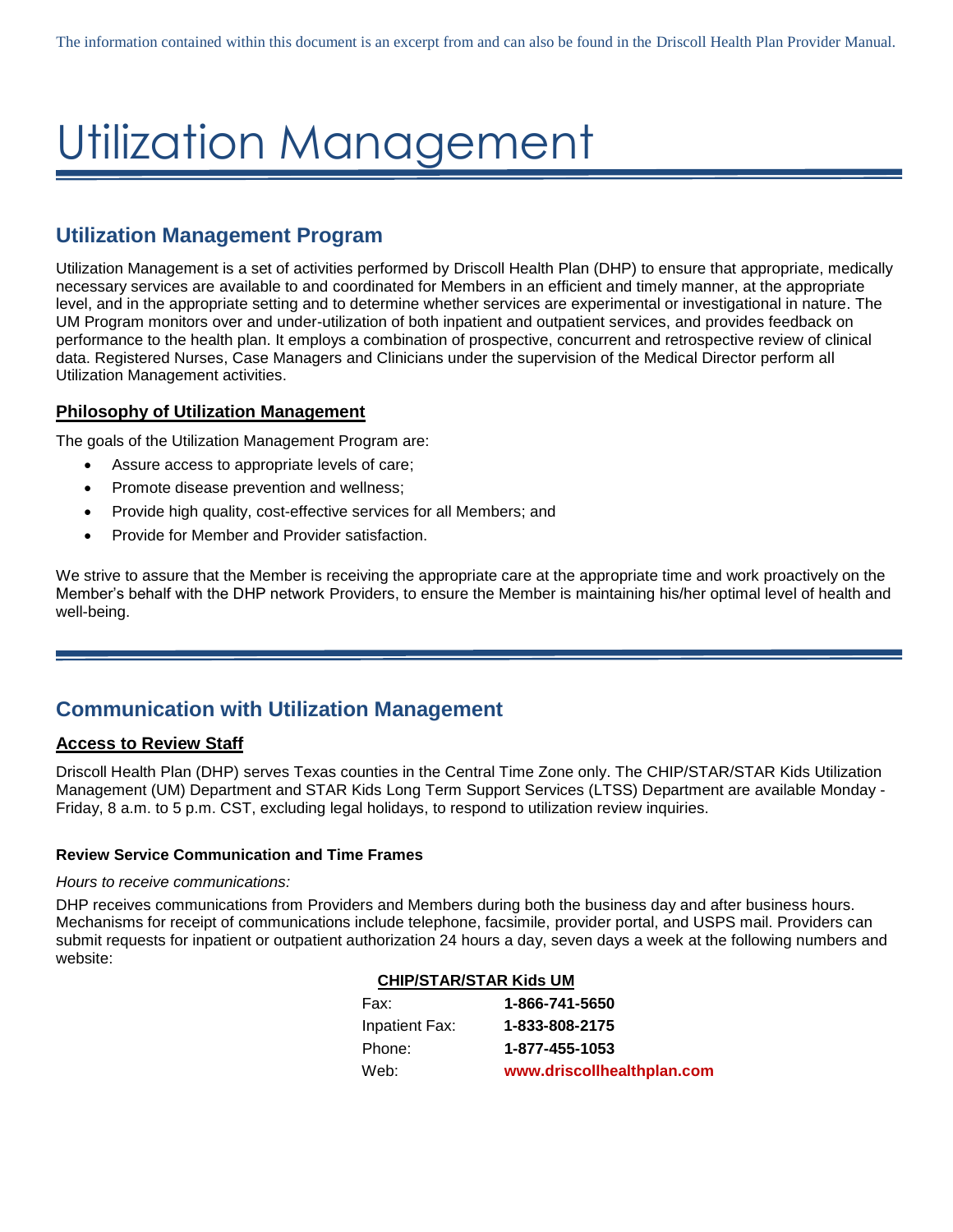The information contained within this document is an excerpt from and can also be found in the Driscoll Health Plan Provider Manual.

| <b>STAR Kids LTSS</b> |                            |  |
|-----------------------|----------------------------|--|
| Fax:                  | 1-844-381-5437             |  |
| Phone:                | 1-844-376-5437             |  |
| Web:                  | www.driscollhealthplan.com |  |

Calls received after business hours: An after-hours recording prompts the caller to select the option for nurse on call, who is available 24 hours a day, seven days a week, for calls received after hours.

Trained personnel staff the Mental and Emotional Health Services Hotline (Avail Solutions) 24 hours a day, seven days a week, toll-free throughout the service area.

#### *Response to communications:*

DHP responds to communications within one (1) business day, messages received after business hours on the next business day, and voice mail messages within one (1) business day.

#### *Outgoing communications:*

DHP conducts its outgoing communications related to UM during Providers' reasonable and normal business hours, unless otherwise mutually agreed.

# **Preauthorization**

#### **Overview**

Driscoll Health Plan (DHP) requires preauthorization of certain services. DHP uses the preauthorization process to evaluate the medical necessity of a procedure or course of treatment, appropriate level of services, and the length of confinement prior to the delivery of services. The supporting clinical information provided aids in the medical review of the request.

Providers must submit requests for services that require preauthorization to the health plan UM Department or Population Health (STAR Kids LTSS) Department prior to rendering services. Failure to obtain preauthorization may result in nonpayment of claims.

The Medical Director will make any denial of preauthorization based on lack of medical necessity or documentation of such. Members and Providers receive written notification of all denials that are the result of lack of medical necessity. Denial notifications include the reason for the denial and instructions for requesting an appeal.

#### **Clinical Review Criteria**

DHP Medical Management will utilize InterQual review criteria in the process of managing utilization for prospective, concurrent and retrospective review. Clinical peer reviewers may additionally utilize other criteria and evidence based guidelines, such as The American College of Obstetrics and Gynecology (ACOG), The American Academy of Pediatrics (AAP), The American Medical Association (AMA), Texas Health and Human Services Commission (HHSC) and Driscoll Health Plan policy. DHP may develop its own clinical review criteria where the medical director determines existing clinical review criteria to be inadequate.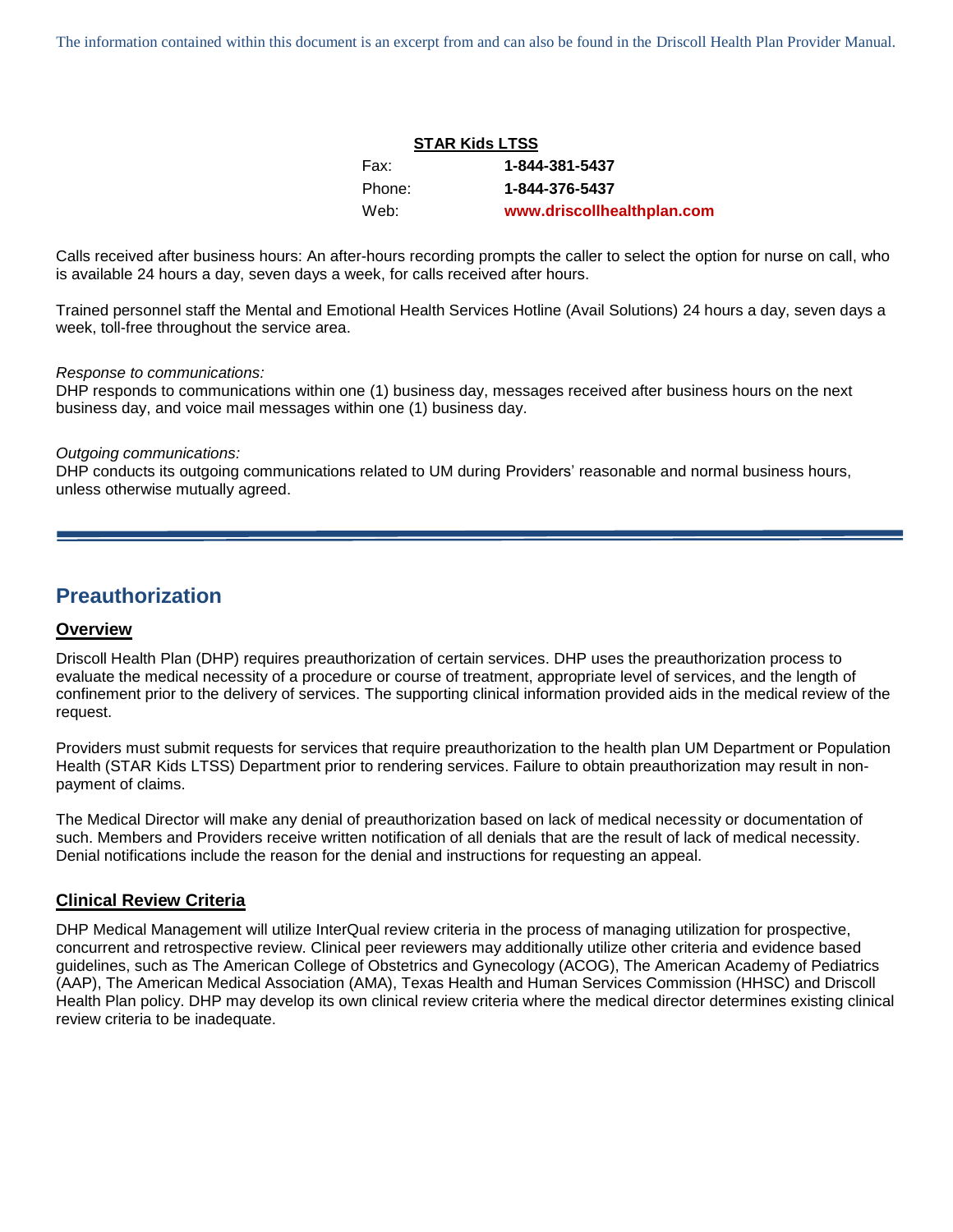For LTSS Services, the STAR Kids Screening and Assessment Instrument (SAI) performed by the Service Coordinator will determine medical necessity for the LTSS services. Any DHP actions or intended actions will require a written notification to the member describing the action.

## **Results of Not Obtaining Preauthorization**

When Providers do not obtain preauthorization for services that require preauthorization, these services are subject to denial.

## **Peer-to-Peer Conversation**

Peer Clinical Reviewers are available to discuss review determinations with Attending Providers or other Ordering Providers via the toll free UM line **at 1-877-455-1053 (CHIP/STAR/STAR Kids)** or **1-844-406-5437 (STAR Kids LTSS)** during normal business hours Monday - Friday from 8 a.m. to 5 p.m., except for legal holidays.

#### **Peer-to-Peer Availability Prior to Decision**

DHP affords the treating Health Care Provider with a reasonable opportunity to discuss the Member's treatment plan and the clinical basis of an adverse determination with the original Peer Reviewer prior to issuing an adverse determination. The definition of reasonable opportunity timeframe is as follows:

- One (1) business day for a routine, prospective review;
- Five (5) business days for a retrospective review; and
- Prior to issuing, for a concurrent or post-stabilization review.

If the original Peer Reviewer cannot be available within one (1) business day, another Peer Reviewer will be available for the conversation.

## **Peer-to-Peer Post-Decision Conversation**

When DHP makes a determination to issue a non-certification decision, and no peer-to-peer conversation has occurred in connection with that case, DHP provides, within one (1) business day of a request by the Attending Provider or Requesting Provider, the opportunity to discuss the non-certification decision (see **Appendix D**):

- a. With the Clinical Peer Reviewer making the initial determination; or
- b. With a different Clinical Peer Reviewer, if the original Clinical Peer Reviewer cannot be available within one (1) business day.

The Provider or Facility receives notification of peer-to-peer conversation reasonable opportunity via the Peer-to-Peer Conversation Availability Form sent via fax and/or receives notification via phone for CHIP, STAR and STAR Kids members. Additionally, peer-to-peer reasonable opportunity offer is included in the *Notification of Referral Status* facsimile all service requests.

For STAR and STAR Kids Members, the peer-to-peer reasonable opportunity offer is also included in the Lack of Information Clinical Request Letter. DHP utilizes this letter to request additional clinical information and documents from Providers to support medical necessity of the requested STAR and STAR Kids outpatient services (excluding nonemergent ambulance services).

If a peer-to-peer conversation or review of additional information does not result in an authorization (certification), DHP informs the Provider and Member of the right to initiate an appeal and the procedure to do so.

## **Appeals**

Members may request reconsideration of determinations in accordance with the medical appeals process. For more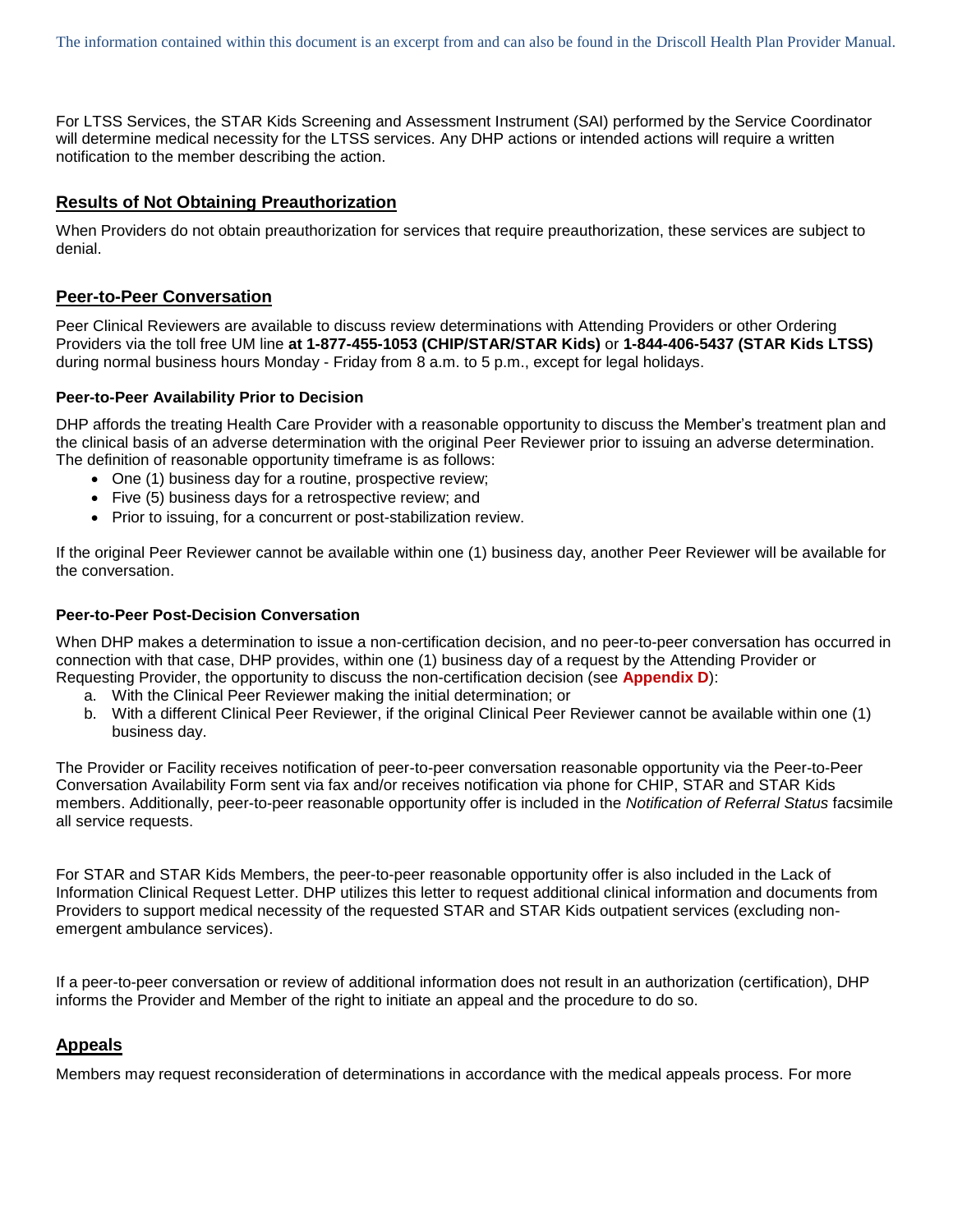information regarding how to appeal and the appeal process, contact Provider Services at the phone number below, or refer to "*STAR & STAR Kids, Section D, Complaints & Appeals"*, or *"CHIP, Section D, Complaints, Peer to Peer Conversation & IRO Processes"* in this manual.

# **Referrals**

# **Requesting a Referral via the Internet**

The preferred method of submission is via the Provider Portal on the internet through the Driscoll Health Plan (DHP) website: **[www.driscollhealthplan.com](http://www.driscollhealthplan.com/)**. Provider offices with internet access have received instruction on how to use the Provider Portal. Provider offices interested in additional information on entering web-based referrals can call Provider Services at the phone number listed at the bottom of this page for detailed instructions on this process.

# **Requesting a Referral via Phone or Fax**

DHP also accepts authorization referral requests via phone or fax. DHP prefers providers to utilize the Texas Authorization and Referral Form (see **Appendix A** of this manual) to request preauthorization for medically necessary services; however, any Texas Medicaid Health Care Partnership Authorization Request Form will be accepted. All forms submitted must be complete. Providers may fax the request to the UM Department or STAR Kids LTSS Department.

## **Obtaining Referral and Authorization Forms**

Forms are available online as well as from the Utilization Management Department.

# **Requesting a Referral**

The Provider (Primary Care Provider (PCP), Specialty Care Provider or Facility) initiates a preauthorization for referrals via the Provider Portal on the internet, or via phone or fax. Referrals to in-network Providers and Facilities are preferred when services are available within network.

Providers must include the following essential information listed below when submitting preauthorization referral requests for services to initiate the preauthorization referral:

- Member name;
- Member's birth date;
- Member's CHIP, STAR and STAR Kids Medicaid Identification Number;
- Requesting Provider name;
- Requesting Provider National Provider Identifier (NPI);
- Rendering Provider name;
- Rendering Provider National Provider Identifier (NPI);
- Rendering Provider Tax Identification Number (TIN);
- Procedure codes (Current Procedural Terminology (CPT) or Healthcare Common Procedure Coding System (HCPCS));
- Quantity requested (number of visits or units requested); and
- Service start and end dates.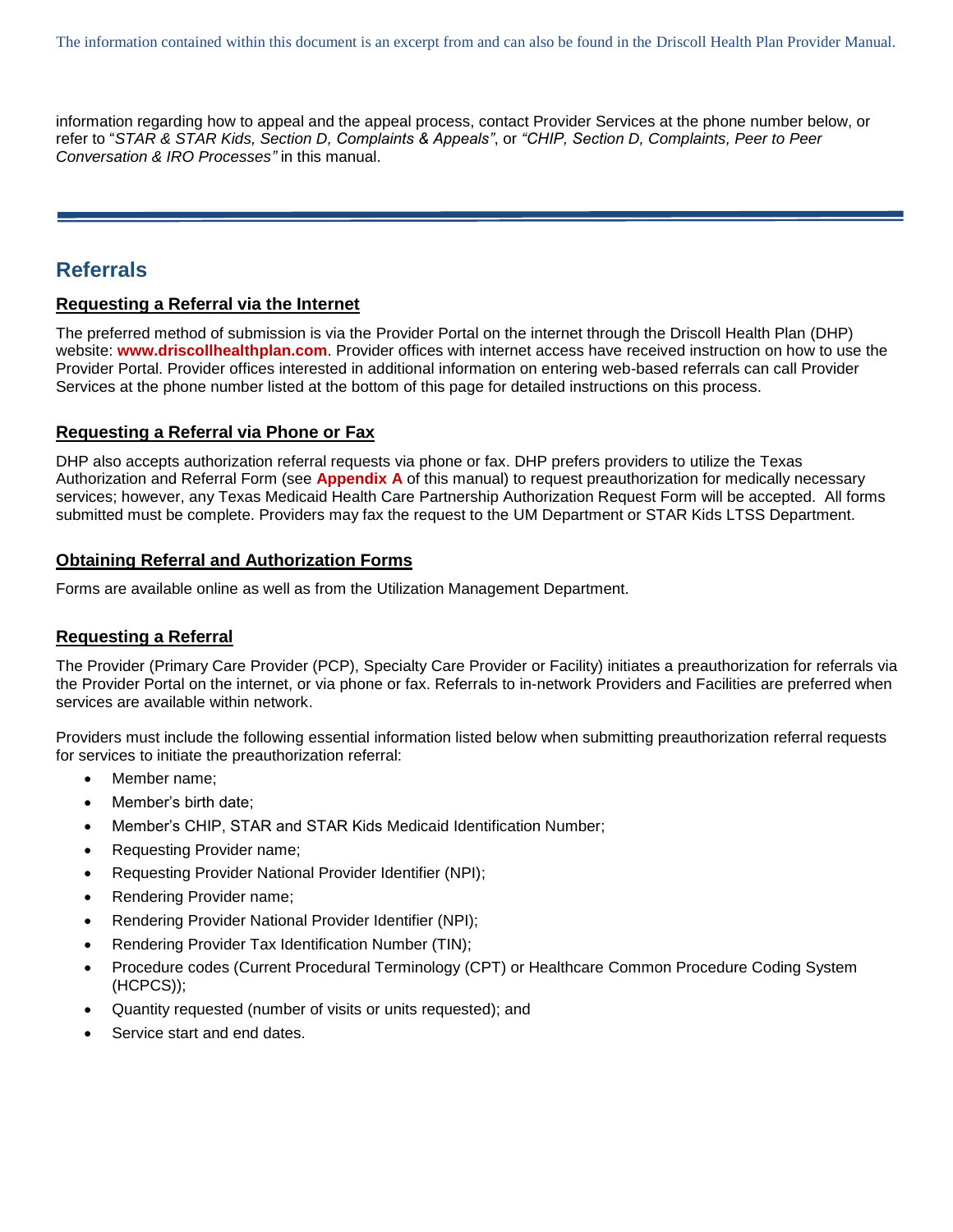DHP will reject preauthorization referral requests missing essential information by faxing back the requesting Provider with a list of what is missing and the essential information to provide. Providers will need to resubmit the preauthorization referral request with all of the necessary essential information included.

To expedite processing of the preauthorization referral request, it is beneficial for Providers to include the Diagnoses and clinical information and documents to support medical necessity of the request with the essential information listed above (see the DHP Authorization Requirement Portal website:<https://driscollhealthplan.com/priorauthcheck> for the *Clinical Information and Documents to Support Medical Necessity* listing). DHP will initiate the Insufficient Lack of Information Process if it is determined clinical information or documents to support medical necessity are lacking.

DHP will review all requests for services. DHP will approve requests that meet clinical criteria, are determined medically necessary and assign a referral authorization number. DHP will refer the request for services that fail to meet clinical criteria to the Peer Clinical Reviewer for review.

# **Referral Procedure**

#### **Primary Care Provider (PCP) Referrals to Specialty Care Providers**

Primary Care Provider (PCP) usually initiate a Member's referral request during an office visit. Referral requests usually include visits to the Specialty Care Provider, Ancillary Provider or Facility through the Member's enrollment period.

Prior to the visit to the Specialty Care Provider, Ancillary Provider or Facility (with the exception of Emergency Room and Behavioral Health initial evaluation), a referral authorization should be issued.

No preauthorization is required for referral requests from PCP to PCP or PCP to Specialty Care Provider for office visits (E&M codes) to in-network Providers.

PCPs must refer to in-network Providers if services are available. DHP will forward requests for services to an out-ofnetwork Specialty Care Provider to the Peer Clinical Reviewer for review.

The following steps should be take when a referral to a Specialty Care Provider, Ancillary Provider or Facility is necessary:

- The PCP selects a Specialty Care Provider, Ancillary Provider or Facility from the DHP physician panel;
- The PCP arranges for services with the Specialty Care Provider, Ancillary Provider or Facility in the usual manner including coordination of pertinent clinical information and then submits a preauthorization referral request for services; and
- The PCP submits a preauthorization referral request utilizing the Texas Authorization and Referral Form (TARF) (see **Appendix A** of this manual) or online via the DHP Provider Portal on the internet.)

Once the referral request is submitted to DHP and approved, both the Requesting and Referred Providers or Facility (the PCP, as well as the Specialty Care Provider, Ancillary Provider or Facility), will receive a confirmation via fax that DHP has approved the request. The faxed *Notification of Referral Status* document will contain the referral authorization number. (Authorization of services does not guarantee payment.)

The Specialty Care Provider, Ancillary Provider or Facility will examine and treat the Member (as requested by the PCP) and document recommendations and treatment. The Specialty Care Provider, Ancillary Provider or Facility should keep the PCP continually informed of findings and treatment plans.

The Specialty Care Provider, Ancillary Provider or Facility will submit a claim form, accompanied by the authorization number, to DHP. For further details regarding claim filing, please see "*VIII – Billing and Claims***"** in this manual.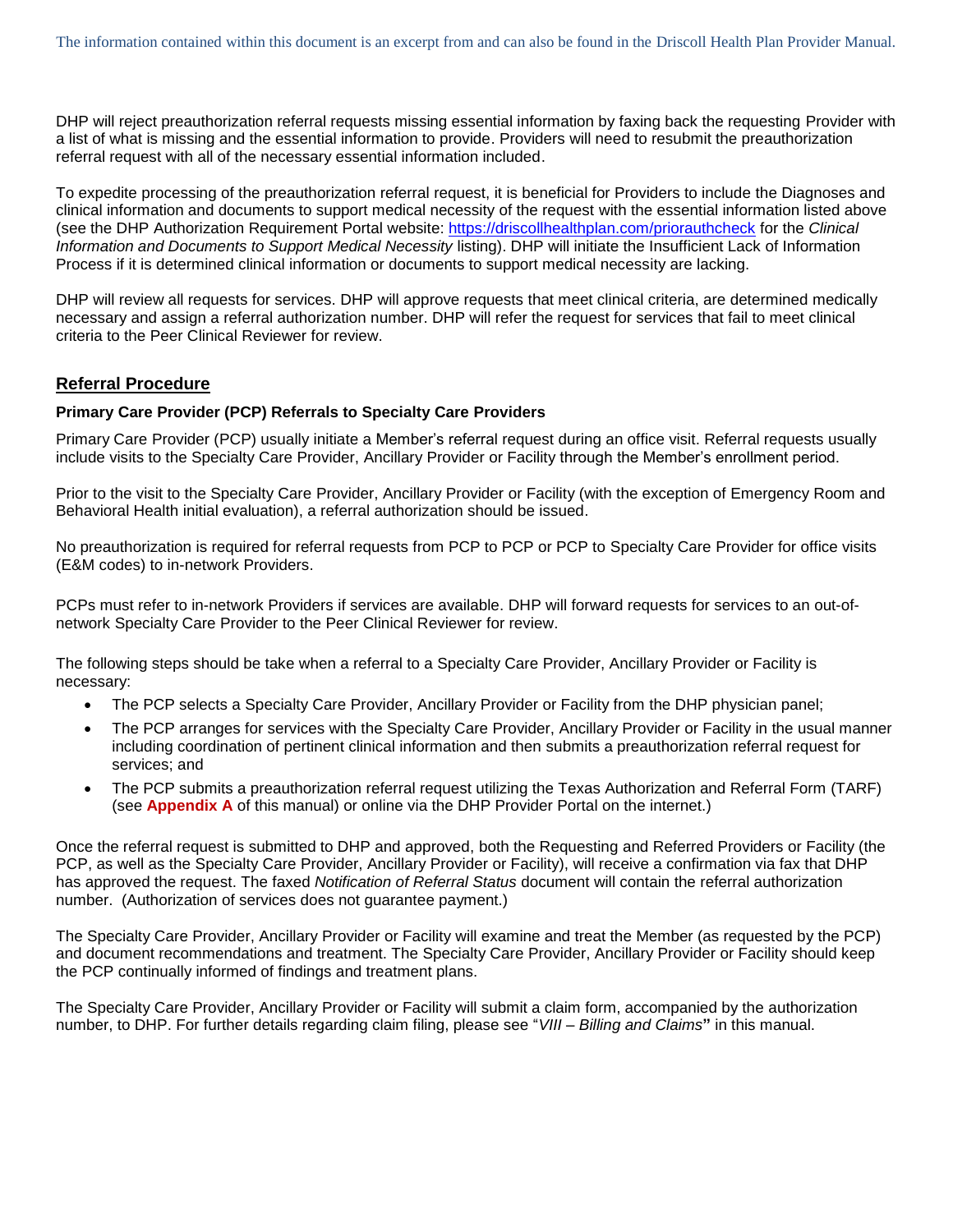If the Member requires additional services not directly associated with the requested services and diagnosis listed in the existing referral, the Specialty Care Provider must then contact the UM Department or STAR Kids LTSS Department for preauthorization.

#### **Members with Special Health Care Needs**

Members with special health care needs may need several referrals to meet their health care needs. These Members may need direct access to a Specialty Care Provider. Members with special health care needs may have a standing referral to a Specialty Care Provider as approved by the Peer Clinical Reviewer/Medical Director.

#### **Specialty Care Physician to Specialty Care Physician Referrals**

Specialty Care Providers may refer to another Specialty Care Provider if the Specialty Care Provider is in-network and the referral is for the same diagnosis.

Specialty Care Providers may not refer to another Specialty Care Provider if the referral is for a different diagnosis. When a Specialty Care Provider wishes to refer to another Specialty Care Provider for a different diagnosis, he/she must refer the Member back to the PCP to initiate the Physician-to-Physician referral request.

Specialty Care Providers can refer patients for ancillary services that fall under the scope of their practice. (For example, an Orthopedic Specialty Care Provider can make a referral for Physical Therapy or Occupational Therapy.) Specialty Care Providers should inform the PCP of the results of any examinations and any additional treatment recommended.

#### **Self-Referral Services**

Members may self-refer, without a Primary Care Provider (PCP) referral, for the following services:

- Emergency care;
- Routine vision Care;
- OB/GYN care;
- Behavioral Health Services;
- Texas Health Steps medical checkups;
- Family Planning (STAR Members only); and
- A network Ophthalmologist or therapeutic optometrist to provide eye Health care services, other than surgery.

#### **Out-of-Network Referrals**

Request for services by non-participating, non-contracted providers, or out of area/out of network services require preauthorization by the UM Department or Population Heatlh (STAR Kids LTSS) Department. The preauthorization will require that the requesting provider submit to DHP rationale for requesting services out-of-network.

#### **Provider-Requested Second Opinions and Member-Requested Second Opinions**

All members are entitled to a second opinion. Second opinions requested by either the Member or the Provider require preauthorization. For information regarding second opinion requests, contact the UM Department or STAR Kids LTSS Department.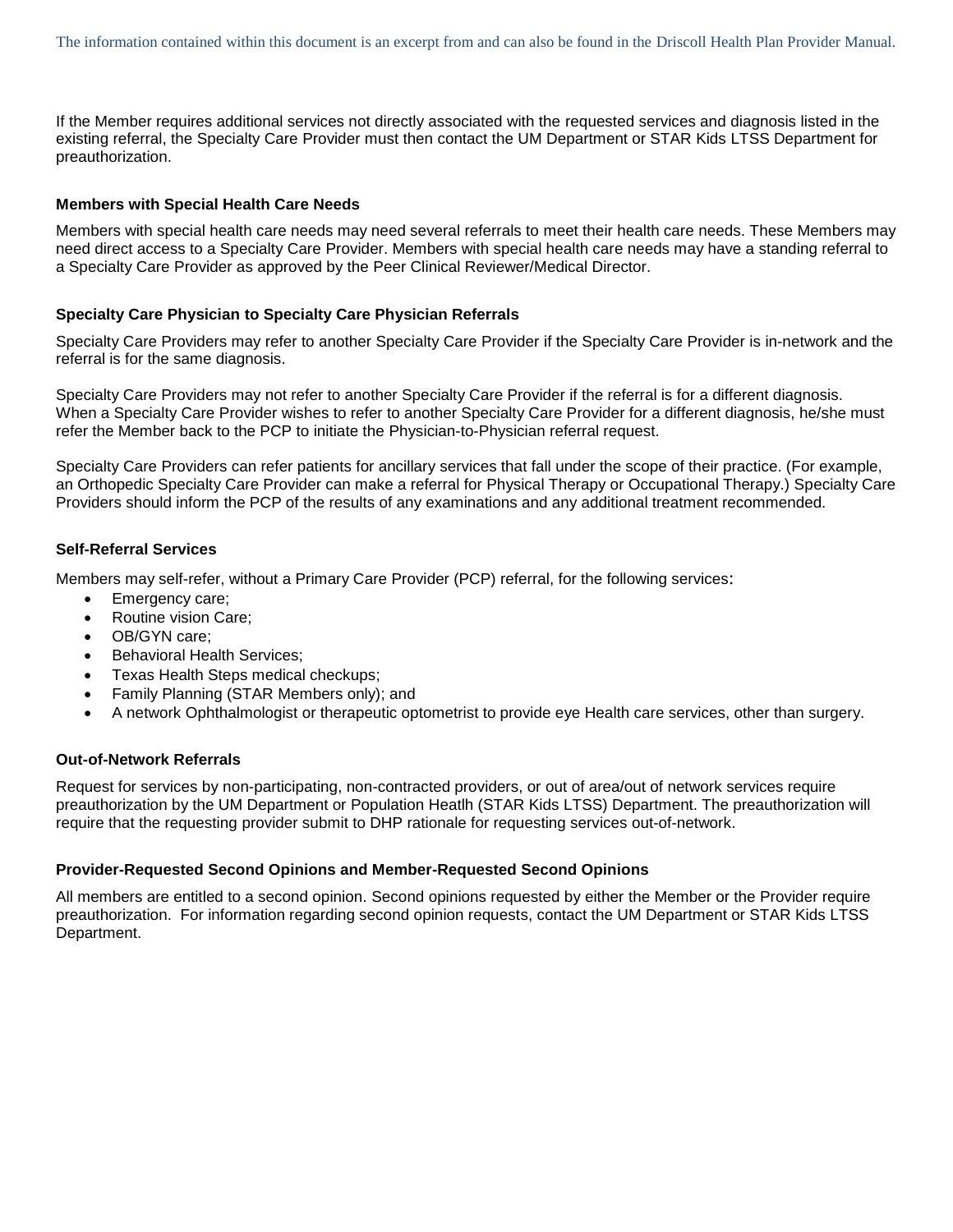The information contained within this document is an excerpt from and can also be found in the Driscoll Health Plan Provider Manual.

# **Prospective, Concurrent, and Retrospective Reviews and Determination Timeframes**

## **Prospective and Concurrent Review Determinations**

For prospective review and concurrent review, DHP bases review determinations solely on the medical information obtained by DHP at the time of the review.

Prior to elective hospital admissions or outpatient surgical procedures, Driscoll Health Plan (DHP) UM Case Manager and DHP Peer Clinical Reviewer performs pre-admission review and screening for appropriateness of admission and setting of care. The UM Case Managers are responsible for collecting data from the Providers' offices, Member, and/or Facility regarding anticipated length of stay and discharge planning needs.

To improve patient safety and reduce medical errors, DHP has implemented a mechanism to address potential safety and quality issues identified during prospective and concurrent review through to resolution. DHP screens referral requests for potential safety and quality concerns including, but not limited to, contraindicated treatment, conservative treatment not addressed or ruled out, adverse drug reactions, and/or inappropriate treatment.

#### **Prospective Review**

Prospective review is the process of reviewing requests for health care services before the member's admission, stay, or other service or course of treatment. The functions of prospective review include:

- a. Verification of eligibility and plan benefits;
- b. Verification of medical necessity;
- c. Determination of appropriate level and setting of care;
- d. Determination of appropriate length of stay, if applicable;
- e. Pre-certification of inpatient admissions;
- f. Preauthorization of certain ambulatory services;
- g. Initiation of Disease Management/Service Coordination, where applicable;
- h. Authorization of specialty referrals;
- i. Identification of any aberrant practice patterns and submit to the CHIP/STAR/STAR Kids UM Manager or STAR Kids LTSS Manager; and
- j. To ensure patient safety and report suspected issues as appropriate.

## **Concurrent Review**

Concurrent review is the process of reviewing inpatient/observation health care services while rendered to ensure that:

- a. Scheduled and unscheduled admissions are medically necessary and appropriate level and setting of care;
	- b. Continued stay is medically necessary;
	- c. Cases in which the admission is greater than twenty-one days are presented and reviewed at weekly Interdisciplinary Team (IDT) Meetings consisting of the Medical Director, Case Managers, Social Workers and STAR Kids LTSS Service Coordination; and
	- d. To ensure patient safety and report suspected issues as appropriate.

In addition to the items listed above, other functions of concurrent reviews include:

a. Verify that care is coordinated among all disciplines;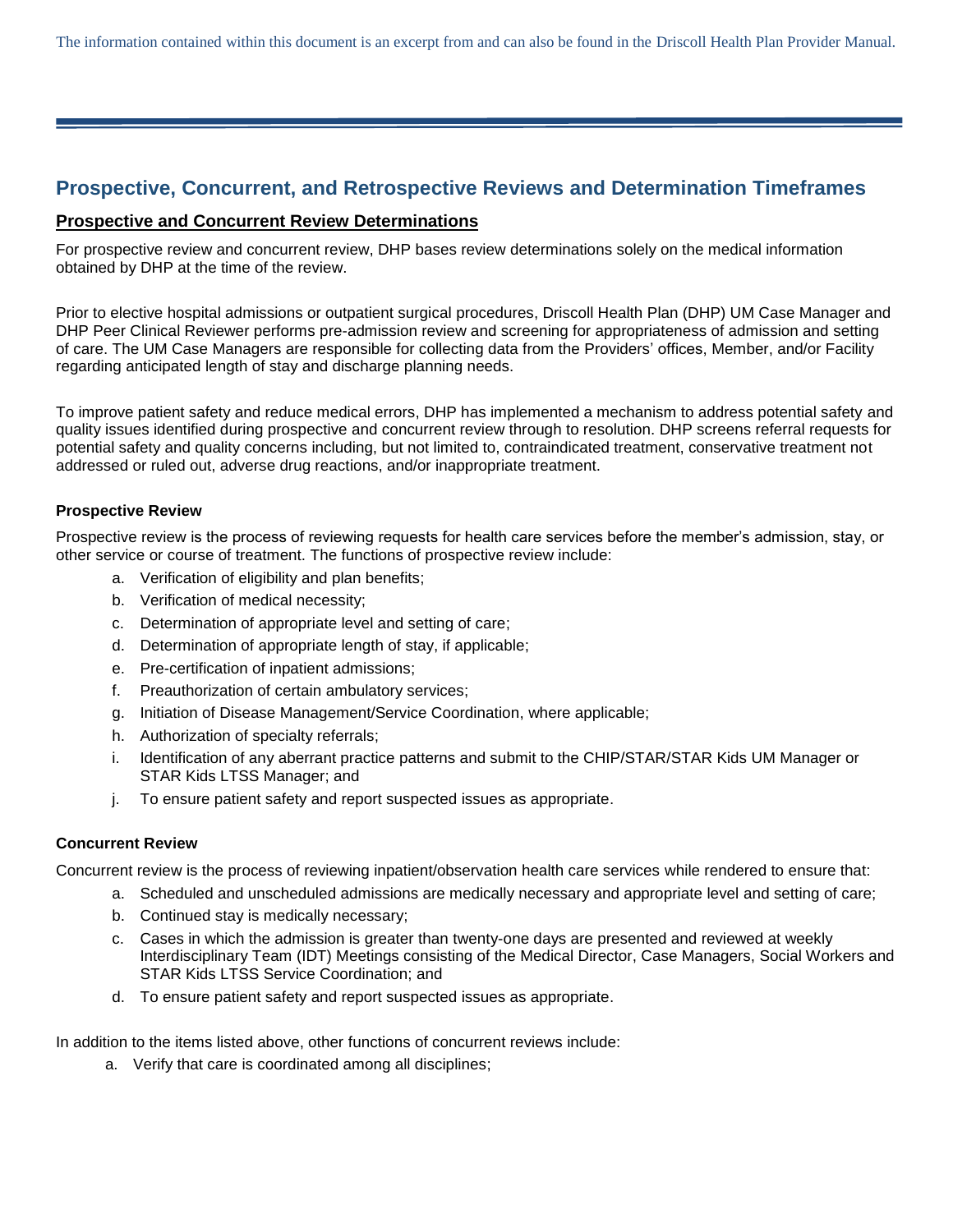- b. Identify and refer problematic cases to Disease and Case management/Service Coordination;
- c. Initiate timely discharge planning activities; and
- d. Trigger referrals to Quality Management and Social Services.

# **Retrospective Review Determinations**

Retrospective review is the process of reviewing appropriateness and medical necessity of health care services after delivery to the member. For retrospective review, DHP bases review determinations solely on the medical information available to the Attending Provider or Ordering Provider when he/she provided the medical care, including both inpatient and outpatient medical necessity reviews when a certification is required.

## **Retroactive Enrollments:**

DHP will perform concurrent review of referral requests for retroactively enrolled DHP members, if hospitalized, and remains admitted, at the time of the retroactive enrollment notification to DHP. Providers must provide written or electronic admission notification to DHP UM Department within 30 days of TMHP ADD date.

DHP will perform retrospective review of referral requests for retroactively enrolled DHP members, if discharged at the time of the retroactive enrollment notification to DHP. Providers must provide written or electronic admission notification to DHP UM Department within 30 days of TMHP ADD date.

# **Time Frames for Initial Determinations**

DHP shall issue a determination within the following timeframes (in compliance with state regulatory requirements) for each of the three general categories of utilization management review: prospective, concurrent, and retrospective.

## **Prospective Review Time Frames**

*Urgent Care*

As soon as possible based on the clinical situation, but no later than 24 hours from receipt of a preauthorization referral request for a UM determination.

- *Routine/Non-Urgent*
	- a. All CHIP requests, non-emergent ambulance services requests for STAR/STAR Kids, and all STAR/STAR Kids requests submitted with complete supporting clinical information and documentation: Within three (3) business days from the receipt of a preauthorization referral request for a UM determination.
	- b. STAR and STAR Kids members of all ages lacking supporting clinical information and documentation: For a request for a UM determination that is lacking supporting clinical information and documentation, see the Insufficient Lack of Information Process below.
- *Life-threatening Conditions or Post-Stabilization Care*
	- a. **Certification (authorization) is not required for Emergency Care.** "Emergency care" means health care services provided in a Hospital Emergency Facility or comparable Facility to evaluate and stabilize medical conditions of a recent onset and severity, including severe pain, that would lead a prudent layperson possessing an average knowledge of medicine and health to believe that the Member's condition, sickness, or injury is of such a nature that failure to get immediate medical care could:
		- Place the Member's health in serious jeopardy;
		- Result in serious impairment to bodily functions;
		- Result in serious dysfunction of a bodily organ or part;
		- Result in serious disfigurement; or
		- For a pregnant woman, result in serious jeopardy to the health of the fetus.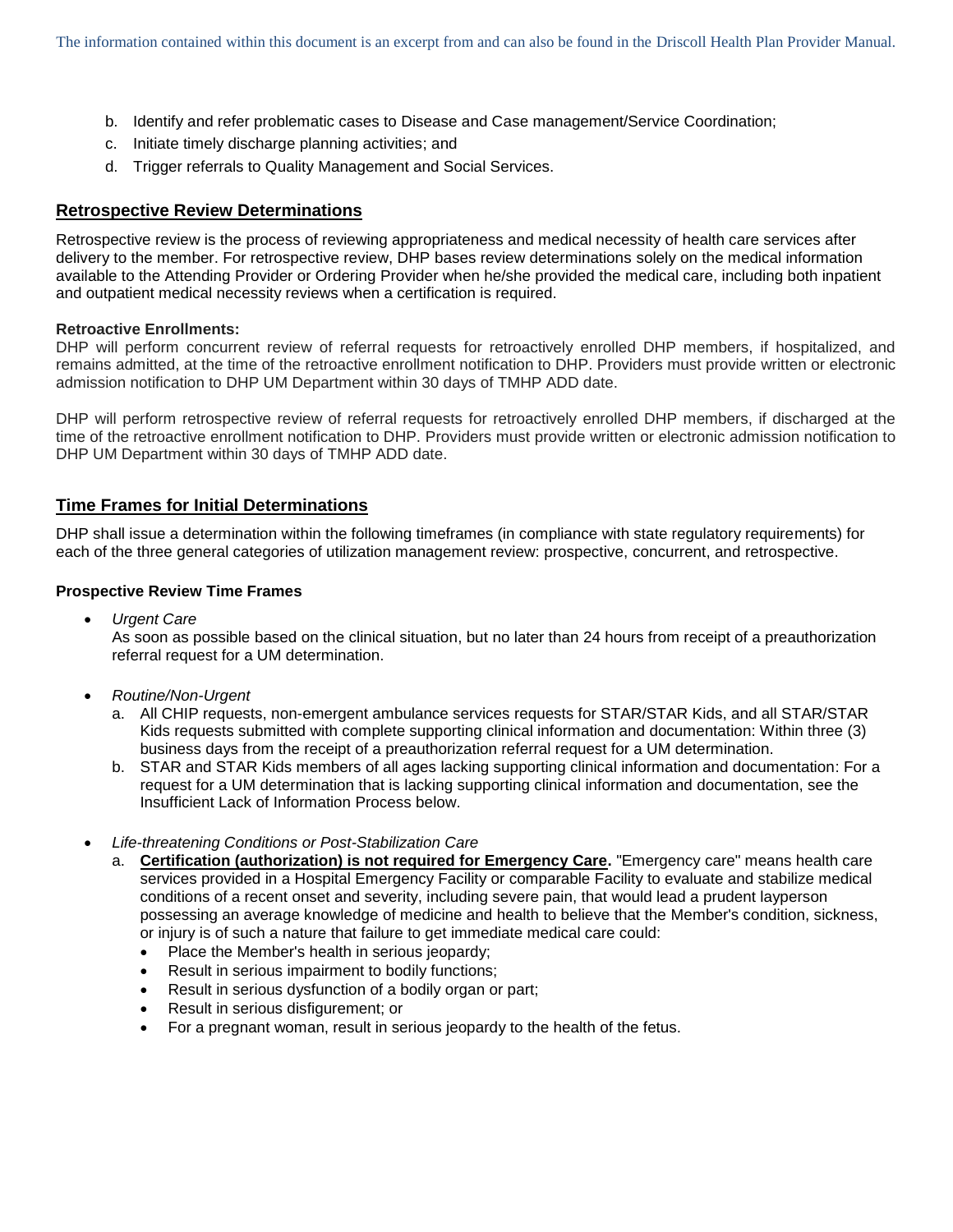- b. Within one (1) hour from the receipt of a preauthorization referral request for a UM determination related to post-stabilization care subsequent to emergency treatment.
	- Post Stabilization: DHP will perform initial review and make a decision regarding post-stabilization care subsequent to emergency treatment within the time appropriate to the circumstances relating to the delivery of the services to the Member and the Member's condition. When denying post stabilization care subsequent to emergency treatment, DHP will provide the notice to the treating Provider or other Health Care Provider no later than one hour after the time of the preauthorization referral request.

#### **Concurrent Review Time Frames**

#### *Inpatient and Observation Admissions:*

DHP issues a determination of an authorization referral request for inpatient or observation level of care admission, with respect to a Member who is hospitalized at the time of the request, within one (1) business day of receipt of request (with all supporting documentation) or identification of a need to extend.

#### *Requests to extend a current course of treatment:*

DHP will issue a determination, if practicable, before the existing authorization referral expires. DHP allows for timely submission of continuation of service requests/renewal of an existing prior authorization up to 60 days before the current prior authorization expires. For some services, it is not practicable to prior authorize a new course of treatment 60 days prior to the end date of the current prior authorization period as these services may require documentation, to include assessments and provider or therapy progress notes, more recent than 60 days prior to the end date of the current prior authorization. When this occurs, DHP provides notification to the provider to resubmit the continuation of service/prior authorization recertification request, with supporting documentation, closer to the end date of the current prior authorization.

Per state regulatory requirements, when DHP receives preauthorization referral requests to extend a current course of treatment for cases involving urgent care at least 24 hours before the expiration of the currently certified period of treatment, DHP will issue a determination within 24 hours of receipt of the request for extension. When DHP receives preauthorization referral requests to extend a current course of treatment for cases involving urgent care less than 24 hours before the expiration of the currently certified period of treatment, DHP will issue a determination within one (1) business day or 72 hours (whichever is sooner).

#### *Reductions or terminations of a previously approved course of treatment:*

DHP issues the determination early enough to allow the Provider and Member to request a review and receive a decision before the reduction or termination occurs, but no longer than one (1) business day (with all supporting documentation). For termination, suspension, or reduction of a previously approved course of treatment, DHP sends notification via USPS mail and facsimile at least 15 business days prior to the termination, suspension, or reduction.

#### **Retrospective Review Time Frames**

DHP will issue a determination within 30 calendar days from the receipt of preauthorization referral request for a retrospective UM determination.

## **Frequency of Continued Reviews**

DHP UM Case Managers or STAR Kids LTSS Service Coordinators shall conduct continued reviews for the extension of an initial determination with a frequency based solely on the severity and complexity of the patient's condition, or on necessary treatment and discharge planning activity. DHP UM Case Managers or STAR Kids LTSS Service Coordinators shall not routinely conduct such reviews on a daily basis. This applies to both inpatient and outpatient settings.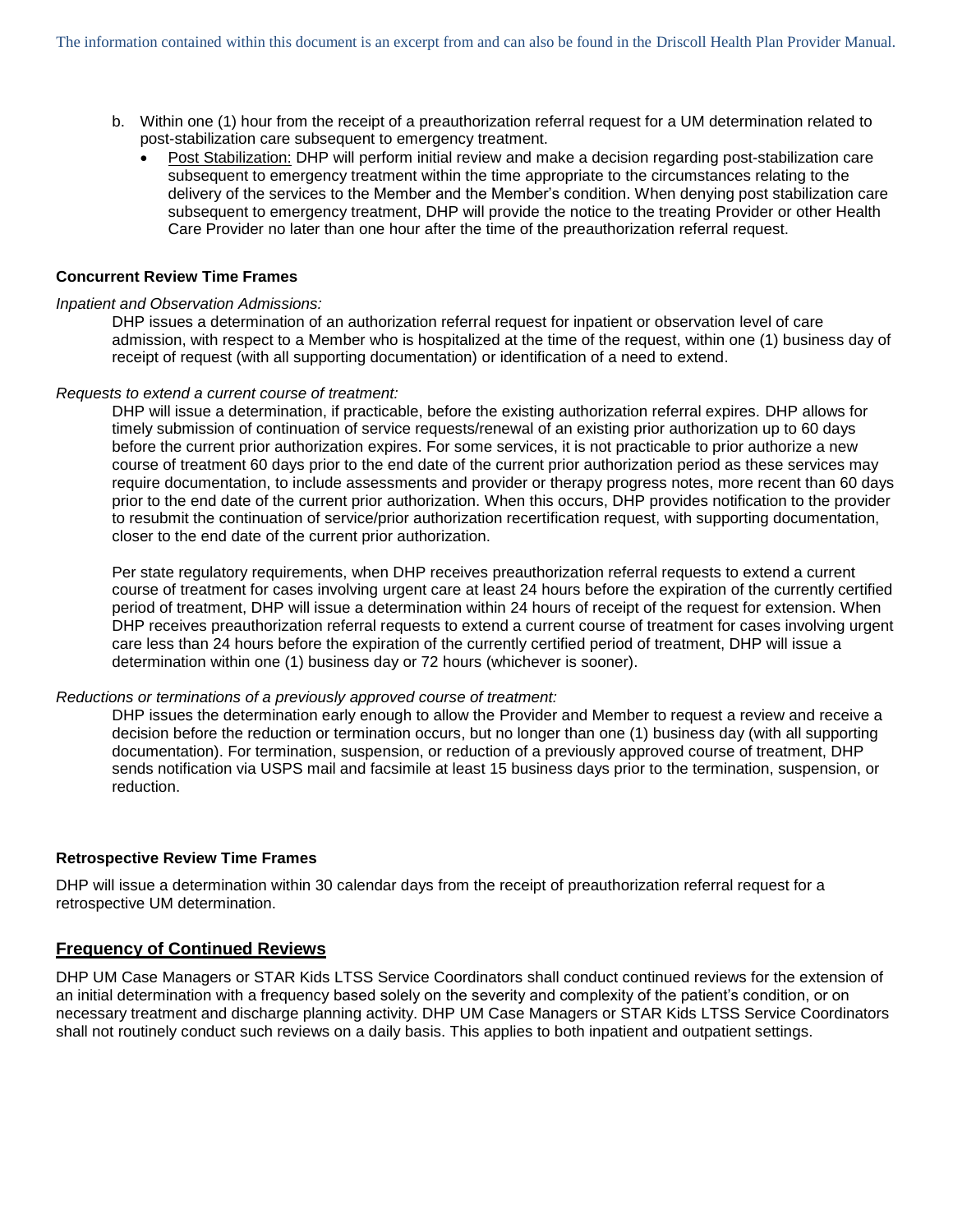DHP reviews the clinical received from Providers or Facilities, makes a determination, and communicates to the Provider/Facility within the required determination timeframes for the type of review performed.

DHP requests Providers/Facilities report any change in admission status to DHP within one (1) business day of the status change.

# **Scope of Review Information**

## **Information Utilized During Utilization Reviews**

Driscoll Health Plan (DHP), when conducting routine prospective, concurrent, or retrospective review:

- Accepts information from any reasonably reliable source that will assist in the certification process including Members, Primary Care Providers (PCP), treating Providers, Consultants involved in care, or other Health Care Professionals and Facilities rendering care;
- Does not routinely request copies of all medical records on all patients reviewed;
- Requires only the section(s) of the medical record necessary in that specific case to certify medical necessity or appropriateness of the admission, length of stay or extension of stay, procedure or treatment, frequency or duration of service, or length of anticipated inability to return to work; and compliance with federal regulations specifying information required for utilization review; Documents may include, clinical and diagnostic testing, information regarding diagnoses, relevant medical history, the plan of treatment prescribed by the treating provider and the provider's justification for the plan of treatment (see the DHP Authorization Requirement Portal website:<https://driscollhealthplan.com/priorauthcheck> for the *Clinical Information and Documents to Support Medical Necessity* listing);
- Does not routinely require Providers or Facilities to numerically code diagnoses to be considered for certification, but may request such codes, if available;
- Administers a process to share all clinical and demographic information on individual patients among its various clinical and administrative departments that have a need to know, to avoid duplicate requests for information from Member or Provider;
- Protects Member and Provider confidentiality when obtaining or sharing medical information; and
- Requires elective services provided by non-participating providers, also known as "out-of-network" providers, be authorized in advance of the service by the UM Department or STAR Kids LTSS Department. DHP authorizes out-of-network referrals on a limited basis. Services must be medically necessary and not available within the network. DHP may approve services with out-of-network providers in situations where the member may have a long-standing relationship with a provider to ensure continuity of care.

#### **Admission Notification and Clinical Submission**

DHP requires admission notification within one (1) business day of admission. Facilities are required to submit clinical documentation supporting medical necessity within two (2) business days of the admission. Supporting documentation includes but is not limited to the physician's history and physical, progress notes, and orders. In some instances, vital signs, medication administration records, laboratory/imaging results, and other information may be required (see the DHP Authorization Requirement Portal website:<https://driscollhealthplan.com/priorauthcheck> for the *Clinical Information and Documents to Support Medical Necessity* listing).

If additional information is required related to a concurrent review or for continued stay, DHP will contact the facility. The due date of additional clinical is within one (1) business day of request. If additional information is required related to a retrospective review, facilities are required to submit requested information within three (3) business days of request.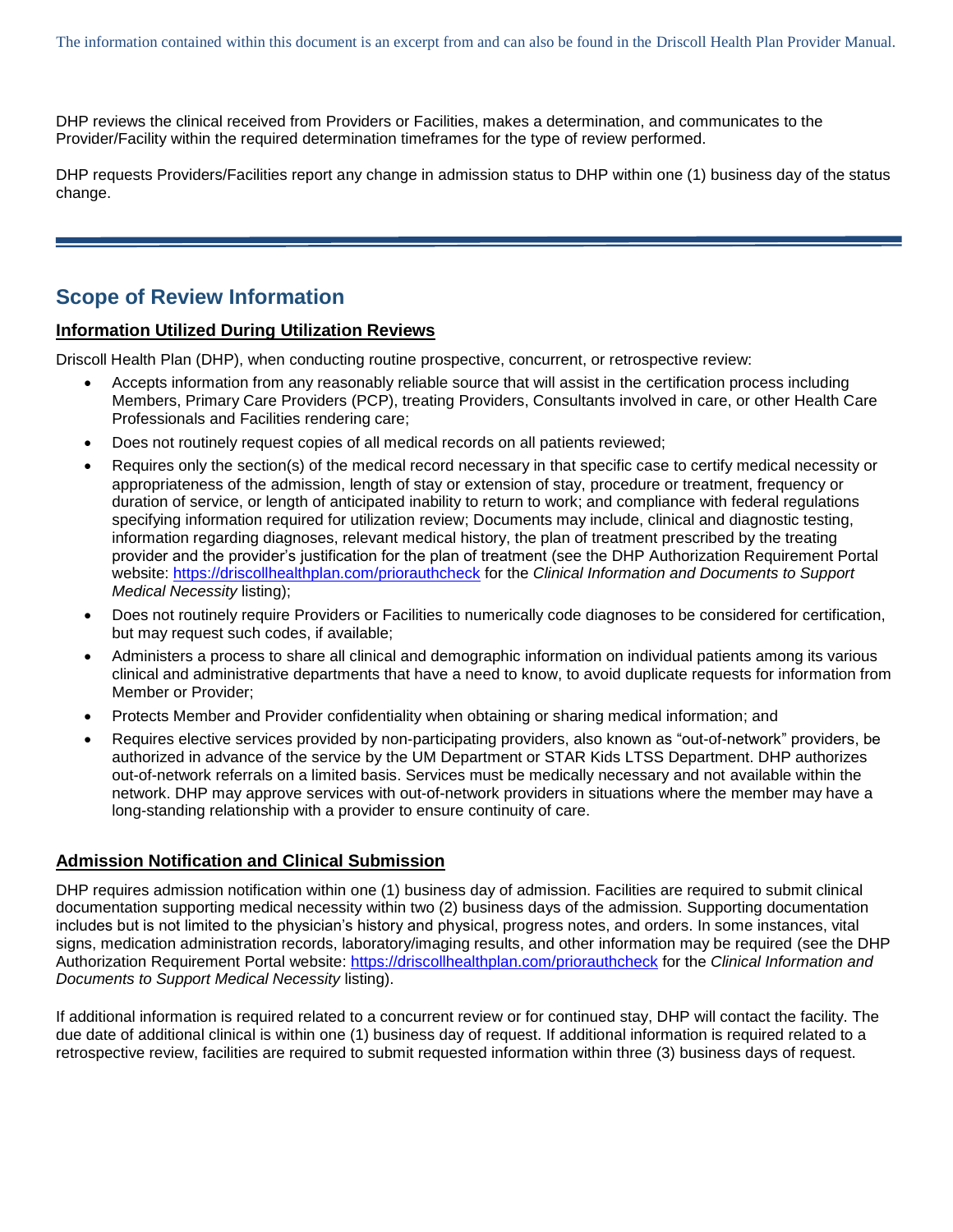# **Eligibility Issues and Late Notification**

| <b>DHP Member Coverage Unknown</b>                                                                                                                                                                                                                                                                                                           | Retro-Enrollment and assignment to DHP                                                                                                                                                                                                                                                                                                                                                                                      |
|----------------------------------------------------------------------------------------------------------------------------------------------------------------------------------------------------------------------------------------------------------------------------------------------------------------------------------------------|-----------------------------------------------------------------------------------------------------------------------------------------------------------------------------------------------------------------------------------------------------------------------------------------------------------------------------------------------------------------------------------------------------------------------------|
| If DHP coverage was unknown upon admission,<br>and identified during the stay, authorization is<br>required. DHP will process the authorization<br>request without penalty for late notification if the<br>reason for late notification is provided and<br>substantiated in the request for authorization.                                   | If retro-assignment to DHP is identified during the stay,<br>authorization is required within 30 days of the retro-<br>assignment date. DHP will process the authorization<br>request without penalty for late notification during this<br>timeframe. Indication of retro-assignment as reason for<br>late notification must be provided with the authorization<br>request.                                                 |
| If DHP coverage identified post discharge but<br>prior to claim submission, authorization is<br>required prior to claims submission. DHP will<br>conduct retrospective review of the stay without<br>penalty for late notification if the reason for late<br>notification is provided and substantiated in the<br>request for authorization. | If retro assignment to DHP is identified after discharge<br>and prior to claim submission, authorization is required<br>within 30 days of the retro-assignment date and prior to<br>claims submission. DHP will conduct retrospective<br>review of the stay without penalty for late notification.<br>Indication of retro-assignment as reason for late<br>notification must be provided with the authorization<br>request. |

Providers may notify DHP of either above scenario in one of the following manners:

- Via the DHP Provider Portal on the internet through the Driscoll Health Plan (DHP) website: **[www.driscollhealthplan.com](http://www.driscollhealthplan.com/)**, by entering a note on the referral;
- Via facsimile, by entering a comment on the cover sheet or authorization request form, toll free 1-866-741-5650; or
- Via telephone call to the DHP UM department, toll free 1-877-455-1053.

Providers are responsible for verifying member's eligibility. Eligibility can be verified via:

- DHP Provider Portal on the internet through the Driscoll Health Plan (DHP) website: **[www.driscollhealthplan.com](http://www.driscollhealthplan.com/)**;
- DHP's automated IVR system (1-877-324-3627); or
- Calling Customer service and speaking with a Customer Service Representative (1-877-324-3627)

# **Insufficient Lack of Information Policy and Procedures**

If during the review of a preauthorization referral request for services, DHP determines there is no clinical information provided or the information provided with the request is insufficient, DHP shall contact the Attending Provider, Ordering Provider, or Facility rendering service via USPS letter and fax and/or phone to request needed information. The request will specify the information needed and the date the information is due to DHP. If DHP does not receive the requested information by the due date, this may result in an administrative denial for lack of information or non-certification based on lack of information.

The timeframe specified in that communication must be appropriate to the clinical circumstances of the review (that is, whether the review is prospective, concurrent, retrospective, urgent, non-urgent). Lack of information requests (excluding STAR/STAR Kids outpatient services with the exception of non-emergent ambulance services), which are prospective or concurrent routine requests, Providers are given one (1) business day to submit additional clinical information. Providers have three (3) business days to submit additional clinical information for retrospective reviews lacking clinical information.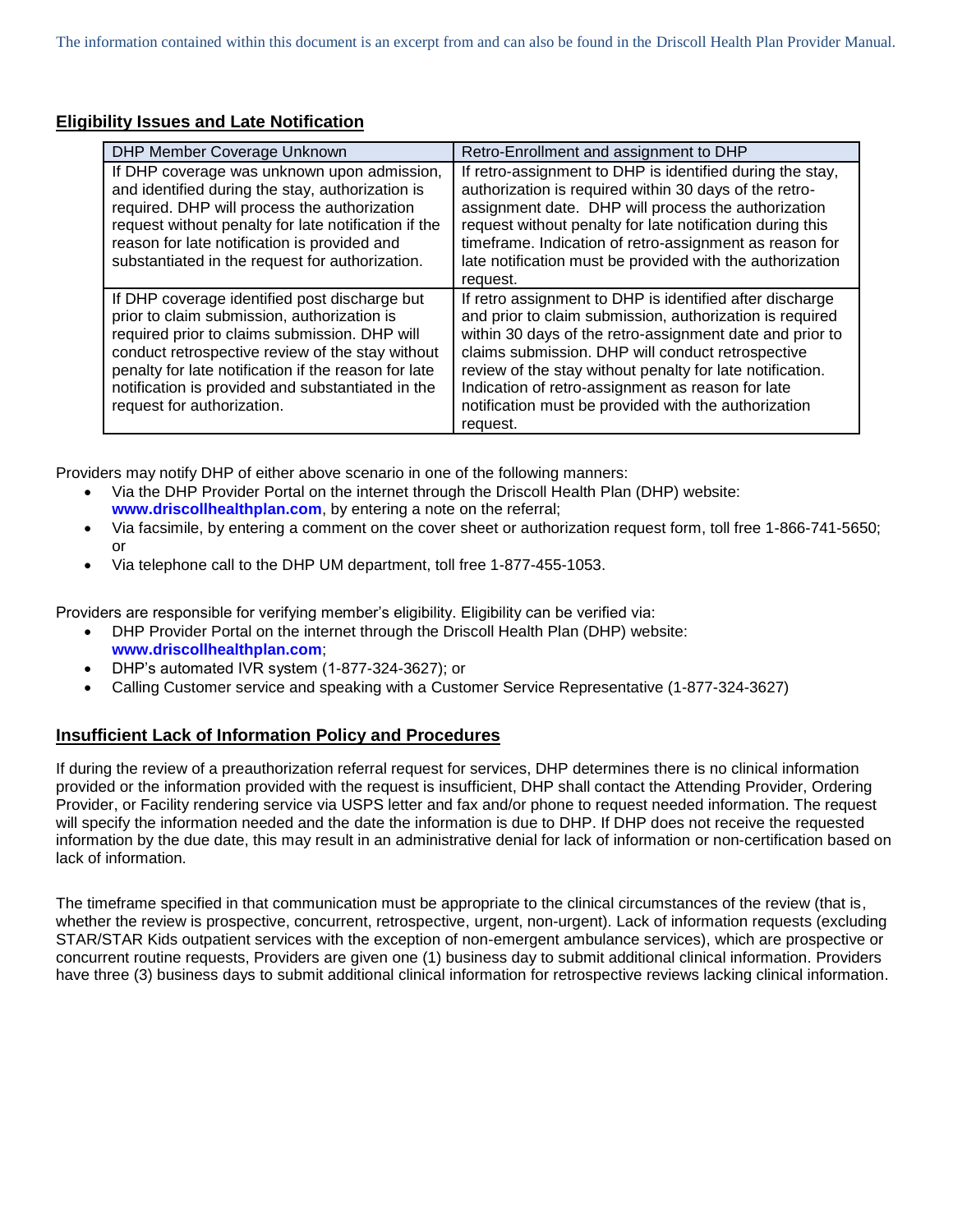## **Insufficient Lack of Information**

If the preauthorization referral request is for a STAR or STAR Kids Member of any age, for an outpatient service (excluding non-emergent ambulance services), and is lacking information or insufficient information is provided to make a determination, the Insufficient Lack of Information Process may apply based on state regulations.

- a. Within three business days from receipt of the prior authorization request, DHP sends the Requesting Provider the *Lack of Information Clinical Request Letter* describing specifically what clinical information or documentation to support medical necessity is lacking and needed in order to make a determination and provides the date when this information is due to DHP (three (3) business days from the date of the request by DHP). The Member and Rendering Provider receive a copy of this letter.
- b. DHP forwards the preauthorization referral request to the Peer Clinical Reviewer for review of medical necessity if DHP received no information or insufficient information from the provider. This could result in a medical necessity denial due to lacking or insufficient information.
- c. The Peer Clinical Reviewer will make a decision on the preauthorization referral request within two (2) business days from the date the request was forwarded to him/her;
- d. It the Peer Clinical review results in a non-certification of requested services, the Requesting and Rendering Provider receive faxed notification regarding peer-to-peer conversation reasonable opportunity. DHP allows for one (1) business day for the provider to request the peer-to-peer conversation (see *Peer-to-Peer Conversation* section of this document listed above for further information related to peer-to-peer reasonable opportunity).
- e. DHP enters a determination on the preauthorization referral, one (1) business day from the date of the Peer Clinical Reviewer decision, after completion of the peer-to-peer reasonable opportunity window.
- f. For non-certification determinations, the Member will receive a written notification of non-certification letter based on state regulation requirements. Requesting Provider and Rendering Provider or Facility receive a copy of this letter.
- g. The Insufficient Lack of Information Process will not exceed 10 business days/14 calendar days from date of receipt of the preauthorization referral request by DHP. DHP will adjust the timeline as necessary, if for example, a holiday closure will result in the preauthorization referral request and review process exceeding the 14-calendar day time limit, so the preauthorization timeline does not exceed 14 calendar days.

If the Provider responds by providing more information or by communicating that there is no more information available, DHP will treat the case as though there was sufficient information upon which to base a certification decision, under the procedures outlined in this program description.

Per HHSC guidance, if DHP denies the preauthorization referral request for medical necessity due to lack of information, providers may either appeal the decision on the request or submit a new, complete preauthorization referral request.

# **Notifications and Letters**

# **Notices of Initial Determinations**

# **Certification (Authorization) Decision Notice and Tracking:**

The UM Department or Population Health (STAR Kids LTSS) Department will notify the appropriate Provider(s) or Facility of certification determination (authorization) made during the utilization review process via an auto-fax, direct fax, phone, and/or Provider Portal. The notification of certification will include the authorization referral number of the request for certification.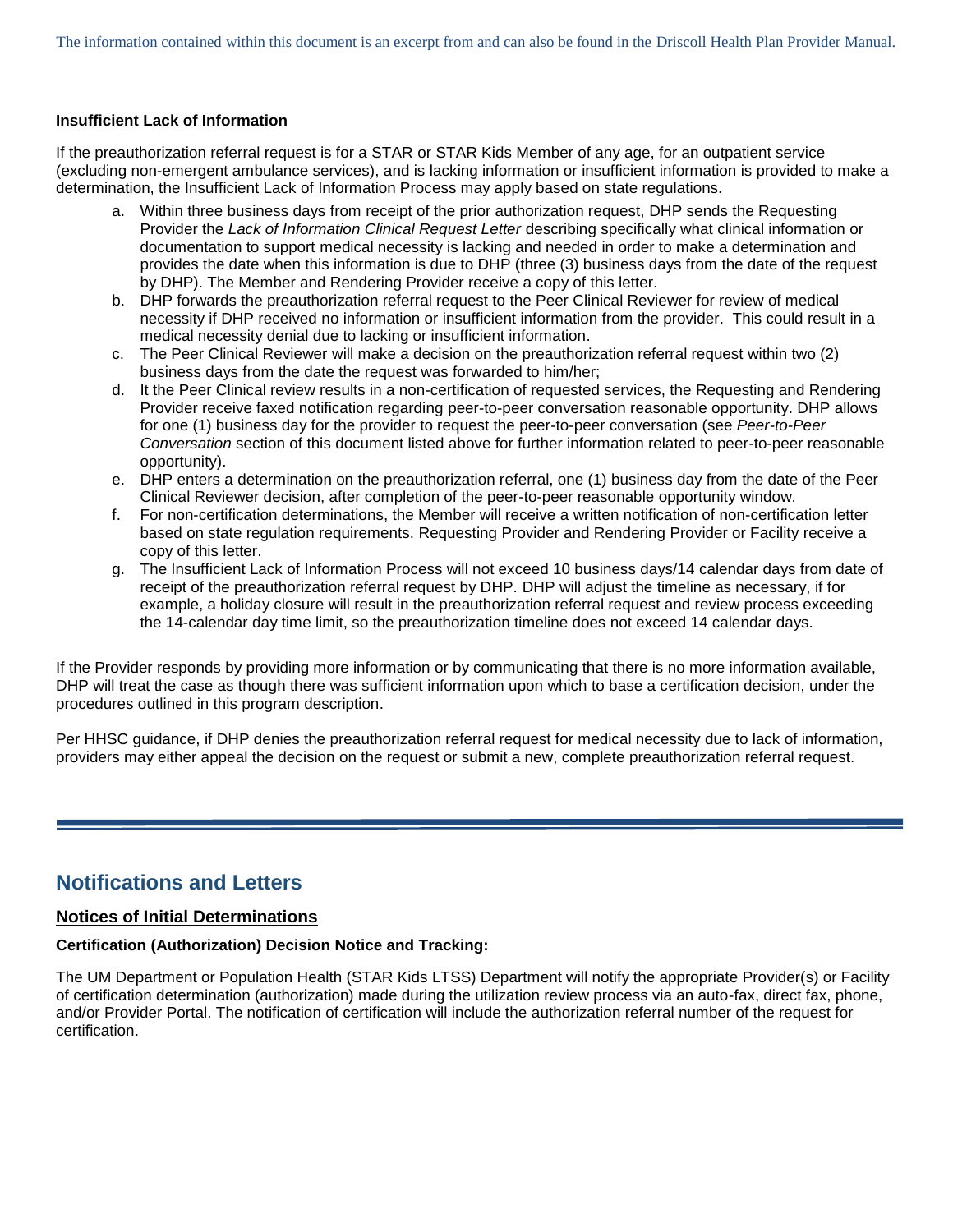Driscoll Health Plan (DHP) notifies CHIP, STAR, and STAR Kids Members, or persons acting on behalf of the Member, via a mailed letter within one business day of a certification related to a preauthorization referral request. DHP also guides the Member to the DHP website to access this information. DHP advises all Members they may call Customer Service at **1-877-220-6376** for CHIP/STAR, or **1-844-508-4672** (Nueces SA), or **1-844-508-4674** (Hidalgo SA) for STAR Kids for certification determination (authorization) status.

Upon request from the provider or member, the UM or Star Kids LTSS staff member issuing the notification will issue a written notification to the requesting party.

#### **Continued Certification Decision Requirements**

For continued hospitalization care or services, the certification (authorization) notification shall include the number of extended days or units of service, the next anticipated review point, the new total number of days or services approved, and the date of admission or onset of services via a fax to the Provider(s) and/or Facility.

#### **Notice of Non-Certification Decisions**

If the UM Department or Population Health (STAR Kids LTSS) Department is unable to issue a certification decision, staff will refer the case to an available Peer Clinical Reviewer. Only a Peer Clinical Reviewer may issue a non-certification (adverse determination) decision.

*Adverse Determination:* A determination by utilization review clinical staff that health care services provided or proposed health care services to a Member are not medically necessary or are experimental or investigational.

#### **Written Notice of Non-Certification Decisions and Rationale**

Where a Peer Clinical Reviewer issues a non-certification, he/she will assure that the specific principal reason for the noncertification is included in the written notice of non-certification. The Peer Clinical Reviewer also will document in the preauthorization referral the clinical rationale basis for his/her non-certification decision as well as a description of or the source of the screening criteria used.

DHP sends the written notification of non-certification letter to the Member with a copy to the Requesting Provider and Rendering Provider or Facility.

# **Discharge Planning**

Discharge planning refers to all aspects of planning for post-hospital needs and ensuring the continuity of quality medical care in an efficient and cost-effective manner, and should begin prior to admission. Discharge planning activities include provisions for and/or referral authorizations to services required in improving and maintaining the patient's health and welfare following discharge.

Driscoll Health Plan (DHP), Providers, and Facilities initiate discharge planning to facilitate the transition of the Member to the next phase of care through coordination with a multi-disciplinary team. DHP recognizes that discharge planning is a process, which requires multidisciplinary involvement to achieve the greatest success. Consequently, DHP seeks input from all Health Care Professionals such as Nurses, Physical Therapists, as well as any other ancillary staff. The DHP UM Case Managers or STAR Kids LTSS Service Coordinators work with the Attending Provider, the Member, the Member's family, and other Health Care Professionals to ensure continuity of care after discharge

The functions of discharge planning include:

a. Identifying discharge planning needs in anticipation of/or early in the hospital admission;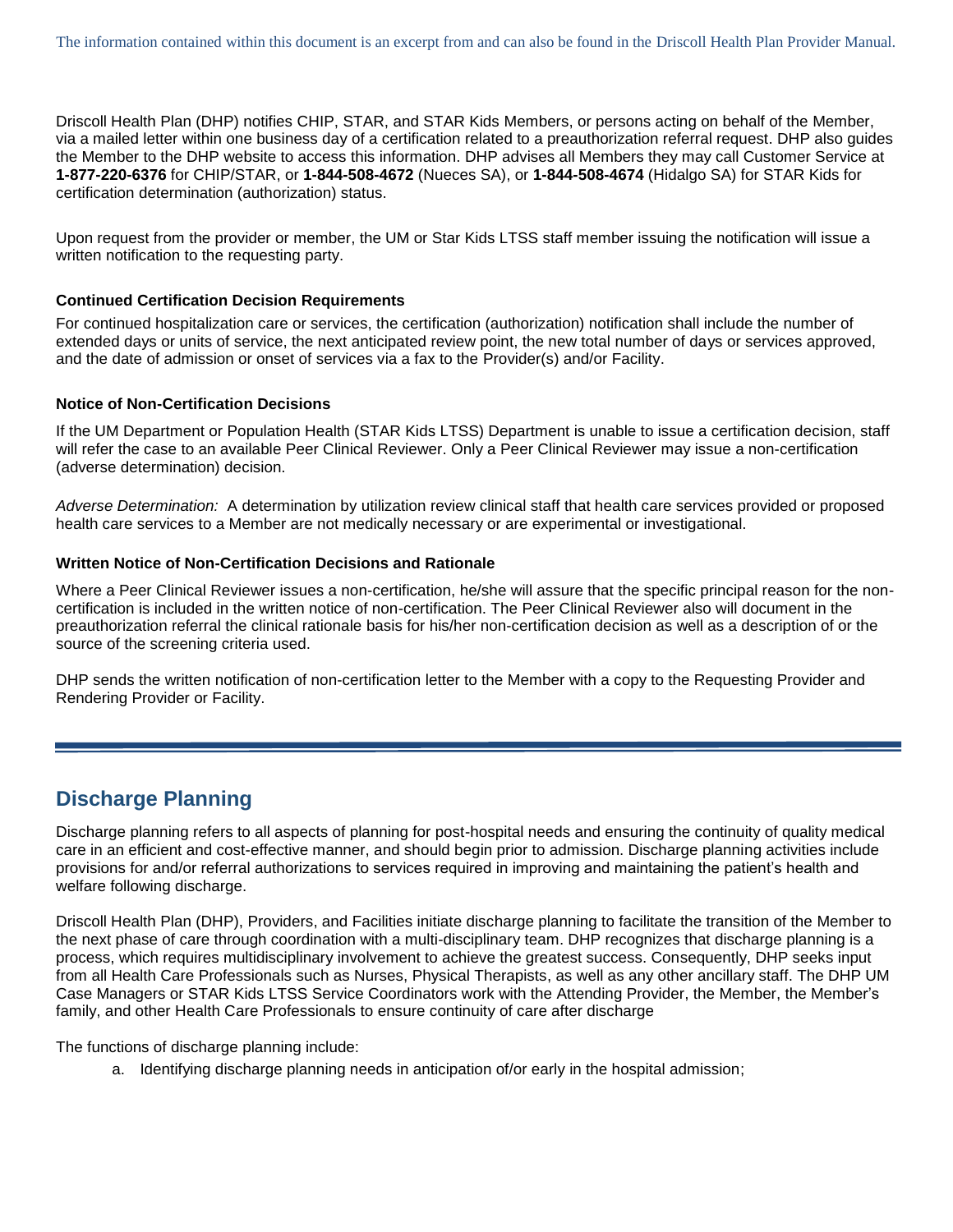- b. Coordinating discharge plans with multi-disciplinary team;
- c. Informing and assisting the Primary Care Provider (PCP) in obtaining appropriate clinical information; and
- d. Assistance in arranging implementation of post discharge service.

Providers should discuss anticipated discharge needs with the UM Department or STAR Kids LTSS Department prior to admission, or as early as possible in the admission. All admissions require authorization, with the exception of routine deliveries.

Providers and/or Facilities should call the DHP UM Department or STAR Kids LTSS Department to facilitate discharge planning for Members in the hospital. The UM Department Case Manager or LTSS Service Coordinator may help in:

- Arranging home health services and durable medical equipment (DME);
- Admissions/transfers to other facilities;
- Coordinating medical transportation;
- Questions on benefits or coverage;
- Authorization and arrangement of transfer of out-of-area patients;
- Information and referral to community resources;
- Referrals to Community-Based Services as appropriate for STAR Kids Members; and
- For STAR Kids MDCP Members assess for any change in condition and arranges for LTSS services as deemed medically necessary.

Providers and/or Facilities agree to work collaboratively with DHP's UM Department or STAR Kids LTSS Department as appropriate to communicate the members' discharge plans. Providers and/or Facilities should provide discharge plans as well as a copy of the discharge summary to DHP within two (2) business days of discharge.

# **Definition of Admissions**

*Elective Admission:* Elective, or pre-planned, admissions generally include elective surgeries and admissions for elective treatment that requires an acute care setting for management.

*Observation Admission:* Observation admission required post-operatively for medically necessity or known risk factors or medical conditions requiring frequent monitoring by the nursing staff. Authorization for observation admissions is 48 hours.

In cases where a Member requires an observation admission beyond the initial 48-hour observation period, the Admitting Provider must contact the Driscoll Health Plan (DHP) UM Department for authorization for inpatient admission. If the decision to keep the patient beyond the 48-hour observation period occurs after 5 pm, the Attending Provider should contact DHP the next business day. There is a UM Department Case Manager on call available after hours if the Provider or Facility wishes to discuss the case further. Providers or Facilities can reach the Case Manager on call after 5 p.m., by calling the toll-free preauthorization number listed at the bottom of this page. The phone recording prompts direct the caller to the Case Manager/Registered Nurse on call.

*Direct Urgent Admissions:* Admissions that take place upon direct referral from a Provider's office or Provider directs Member to go to the hospital. The facility is required to notify DHP within 24 hours or next business day of the admission.

*Emergency Admissions:* An emergency admission usually occurs directly from a hospital emergency facility following evaluation and stabilization of a medical condition of recent onset and severity. These admissions may occur after regular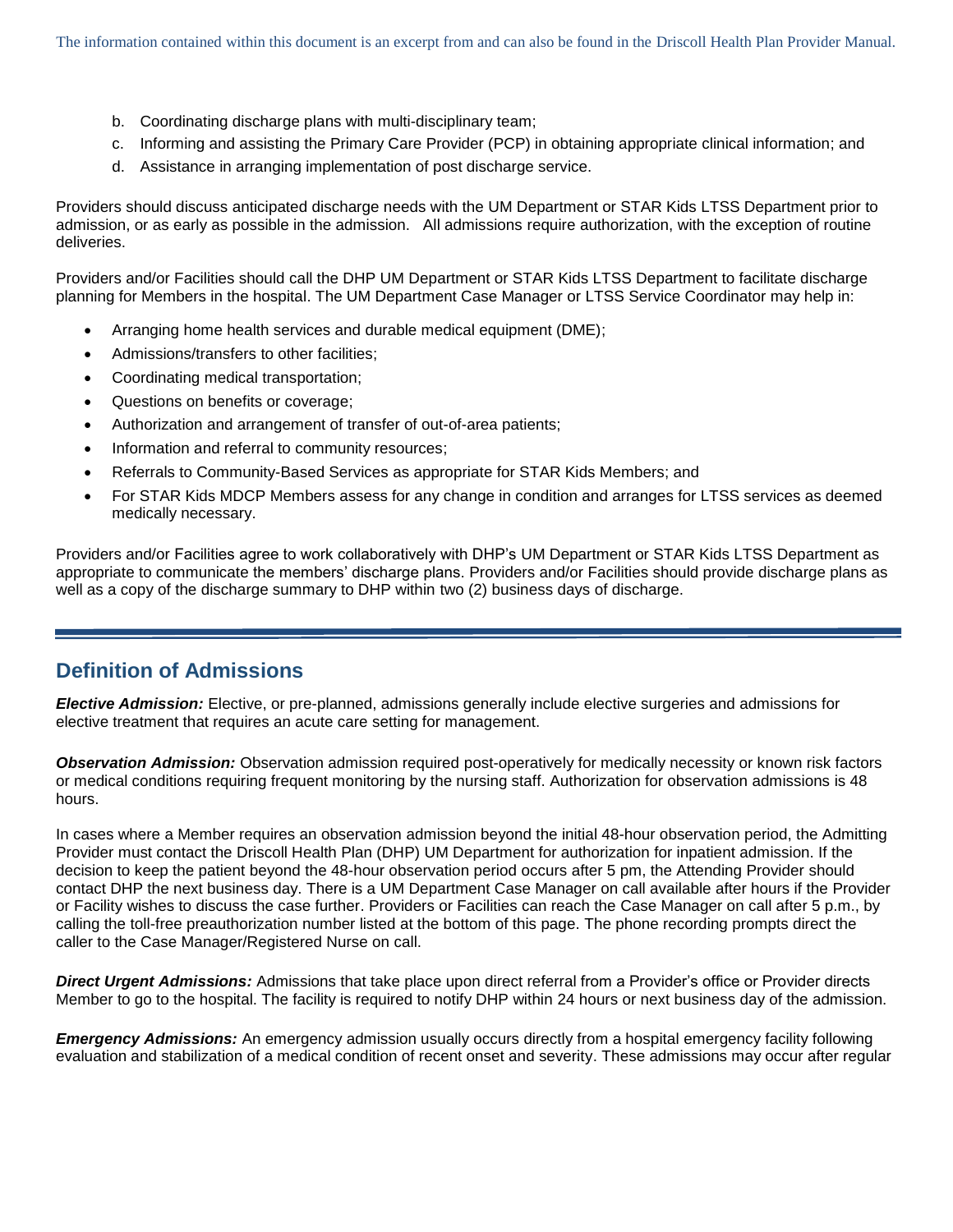business hours. The facility should contact the DHP's UM Department within 24 hours or next business day for authorization.

# **Vision Services**

As of August 1, 2015, Envolve Vision of Texas (formerly OptiCare Managed Vision/AECC Total Vision Health of Texas, Inc.) administers both routine vision and medical eye care services for Driscoll Health Plan (DHP). These services are administered and payable directly by Envolve Vision of Texas.

**IMPORTANT**: Providers must submit claims for routine and medical eye care services performed on or after August 1, 2015 to Envolve Vision of Texas. For your convenience, plan specifics outlining the benefit information for Driscoll are located through Envolve Vision of Texas 24/7 Provider Portal, Eye Health Manager at: **[https://visionbenefits.envolvehealth.com/logon.aspx](https://urldefense.proofpoint.com/v2/url?u=https-3A__visionbenefits.envolvehealth.com_logon.aspx&d=CwMFAg&c=6oRak1XSpk-gw9Qzyxc58zUVpu6Uqcewbgz7wD95GD8&r=S57C86jVntZiEKGP414QcckannLz5ggZmb9W-0XxFyo&m=bQ6nZXc9VfzbJPvZdgONVnaNn1ZUSgtqXJ0LR6Zbo1o&s=7e6w01XtJDTT7JGlge6zpL0p76TiHoFkXCDmF5ujgZk&e=)**

# **Extremely Low Birth Weight / Extreme Prematurity and Severe and/or Complex Conditions Newborn Guidelines for the Nueces Service Area**

Newborns born at <29 weeks' gestation, who weigh 1000 grams or less at birth, who have congenital conditions, or who have severe and/or complex condition are in the highest risk group and have the most specialized needs. Facilities must notify Driscoll Health Plan (DHP) UM Department within one (1) business day of the birth of an extremely low birth weight and/or extremely premature newborn, or a newborn with an obvious severe and/or complex condition.

Regional Facilities with the greatest depth of neonatal capabilities care for these newborns to provide for optimal care and outcome. The optimal time of transfer should be within the first 12 hours after birth or once stabilized but no more than three (3) days after birth. DHP may forward the following for Peer Clinical Review for exception of DHP policy:

- Stable newborns <1000 grams but equal to or >29 weeks with no co-morbid conditions such as Respiratory Distress Syndrome (RDS) requiring ventilation;
- Continuous infusions, such as vasoactive and sedative medications; or
- Severe and/or complex illnesses (congenital birth defects, deformities, grade 3 or 4 Intra-Ventricular Hemorrhage (IVH)).

# **CRITERIA**:

A regional facility capable of caring for these newborns shall have the following capabilities:

- Ability to provide comprehensive care for extremely low birth weight infants or premature newborns with the most complex medical problem;
- Advanced respiratory support such as high-frequency ventilation and inhaled nitric oxide for as long as required;
- Continuously available, 24 hours a day, seven (7) days a week, board-certified or board eligible Neonatologists;
- A comprehensive range of Pediatric Medical Subspecialists and Pediatric Surgical Subspecialists will be immediately available to arrive on-site for face-to-face consultation and care for an urgent request within one (1) hour. These Subspecialists include but are not limited to:
	- $\circ$  Pediatric Surgical Subspecialist experienced in major surgeries such as ligation of patent ductus arteriosus and repair abdominal wall defects, necrotizing enterocolitis with bowel perforation, tracheoesophageal fistula and/or esophageal atresia, and myelomeningocele;
	- o Neurologist;
	- o Cardiologists;